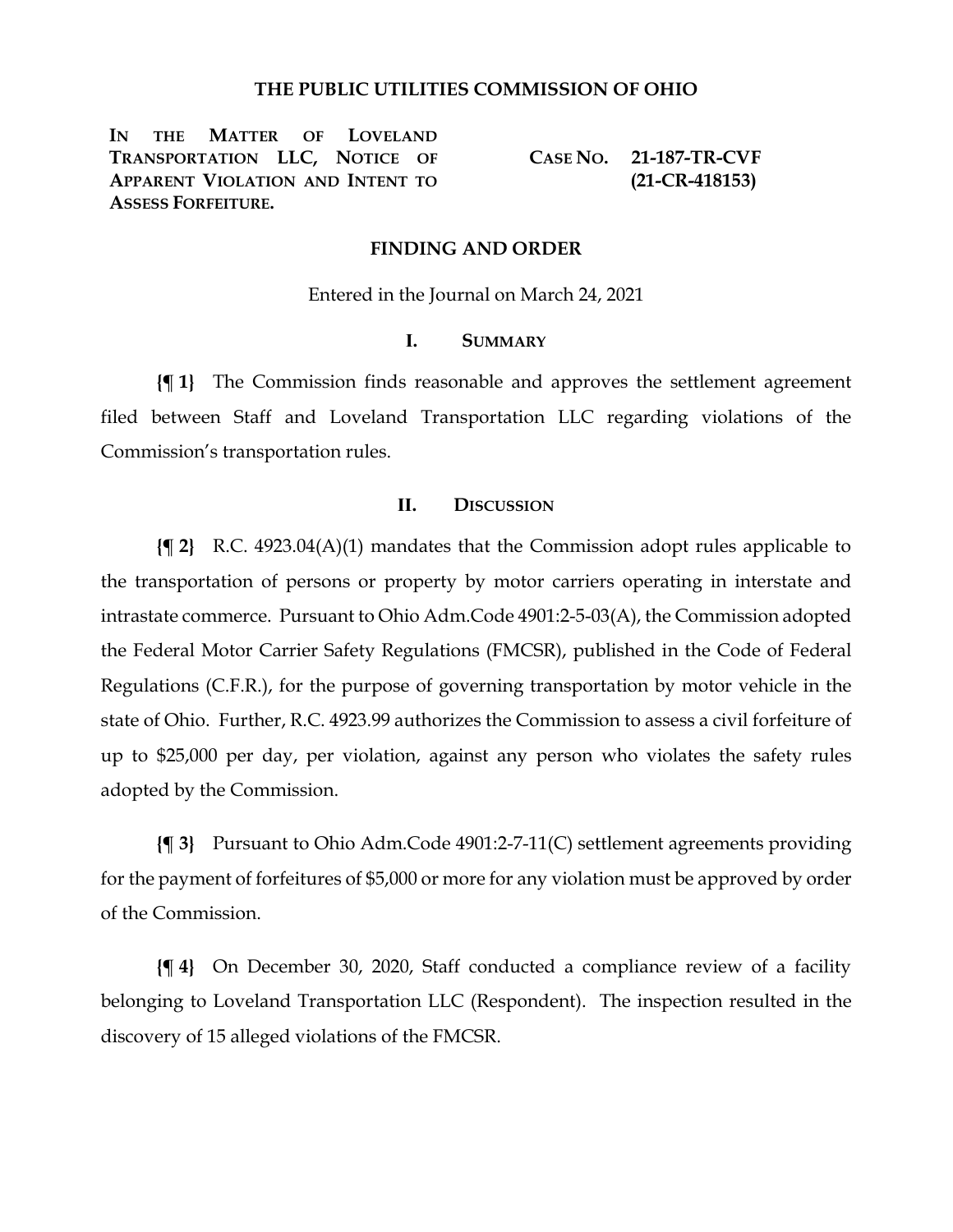**{¶ 5}** Pursuant to Ohio Adm.Code 4901:2-7-07, Staff timely served Respondent with a Notice of Intent to Assess a Forfeiture (NIA). The NIA assessed Respondent a total civil forfeiture of \$28,350 for the 15 alleged violations.

**{¶ 6}** On March 4, 2021, Staff and Respondent filed a settlement agreement (Settlement Agreement) that, in the parties' opinions, resolves the issues raised in this case. Staff and Respondent filed the Settlement Agreement in accordance with Ohio Adm.Code 4901:2-7-11(C), which requires settlement agreements providing for the payment of forfeitures of \$5,000 or more for any violation to be approved by order of the Commission. The following is a summary of the conditions agreed to by the parties; it is not intended to replace or supersede the Settlement Agreement.

- A. Respondent acknowledges that pursuant to the December 30, 2020 inspection, Respondent was found in violation of: 49 C.F.R. 382.701(a), 383.37(b), 390.35, 391.21(a), 391.45(a), 391.5(b)(2), 391.51(b)(4), 391.51(b)(5), 391.51(b)(6), 391.51(b)(9), 392.2, 395.8(a)(1), 395.8(e)(1), 396.17(a), and 396.19(b). Respondent further acknowledges that the violations listed above may be included in Respondent's compliance record and history of violations insofar as they may be relevant for the purposes of determining penalty actions for future violations.
- B. Respondent and Staff agree that Respondent will pay a reduced forfeiture of \$19,845.00 based on Respondent's corrective action plan.
- C. Respondent shall pay the \$19,845.00 civil forfeiture in twenty-four (24) monthly payments beginning 30 days immediately following the Commission's Order approving the Settlement Agreement. The payments shall be made payable to "Treasurer State of Ohio," and shall be mailed to PUCO FINANCE, 180 E. Broad St., 4th Floor, Columbus, OH 43215-3793. The case number (21-CR-418153) should appear on the face of the payments.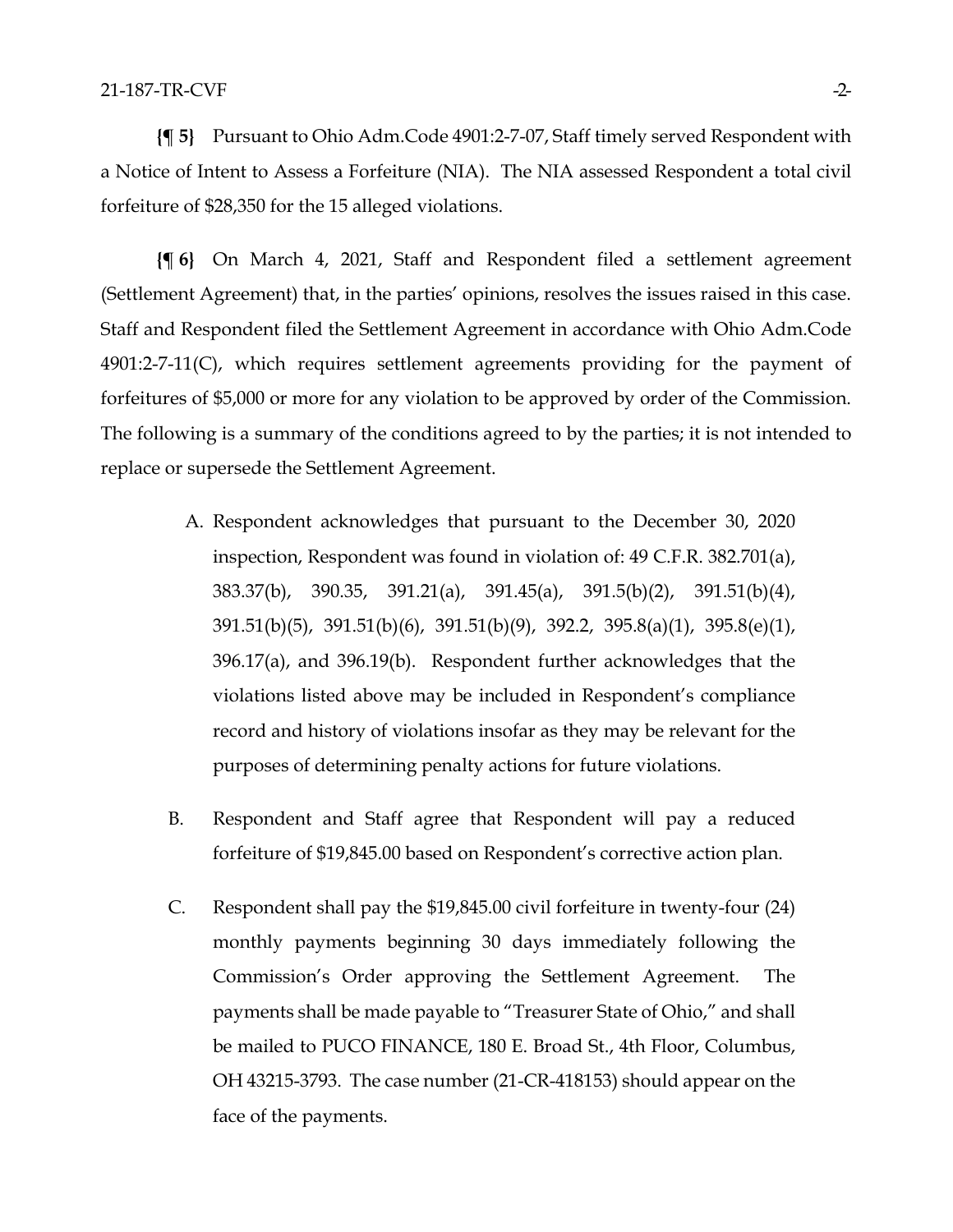- D. Respondent and Staff agree that nothing in the Settlement Agreement shall prevent Staff from assessing civil forfeitures pursuant to Ohio Adm.Code 4091:2-7, as a result of future compliance reviews or roadside inspections.
- E. The Settlement Agreement shall not become effective until adopted by an Opinion and Order of the Commission. The date of the Commission's adoption of the Settlement Agreement shall be considered the effective date of the Settlement Agreement.
- F. The Settlement Agreement is made in settlement of all factual or legal issues of only this case. It is not intended to have any effect whatsoever in any other case or proceeding.

**{¶ 7}** The Commission finds that the Settlement Agreement submitted in this case is reasonable. Therefore, the Settlement Agreement shall be approved and adopted in its entirety.

#### **III. ORDER**

**{¶ 8}** It is, therefore,

**{¶ 9}** ORDERED, That the Settlement Agreement submitted in this case be approved and adopted in its entirety. It is, further,

**{¶ 10}** ORDERED, That Respondent pay the civil forfeiture of \$19,845 in accordance with the Settlement Agreement. Payments shall be made by check or money order payable to "Treasurer State of Ohio," and mailed to PUCO FINANCE, 180 East Broad Street, 4th Floor, Columbus, Ohio 43215-3793. In order to assure proper credit, Respondent is directed to write case number 21-CR-418153 on the face of each check or money order. It is, further,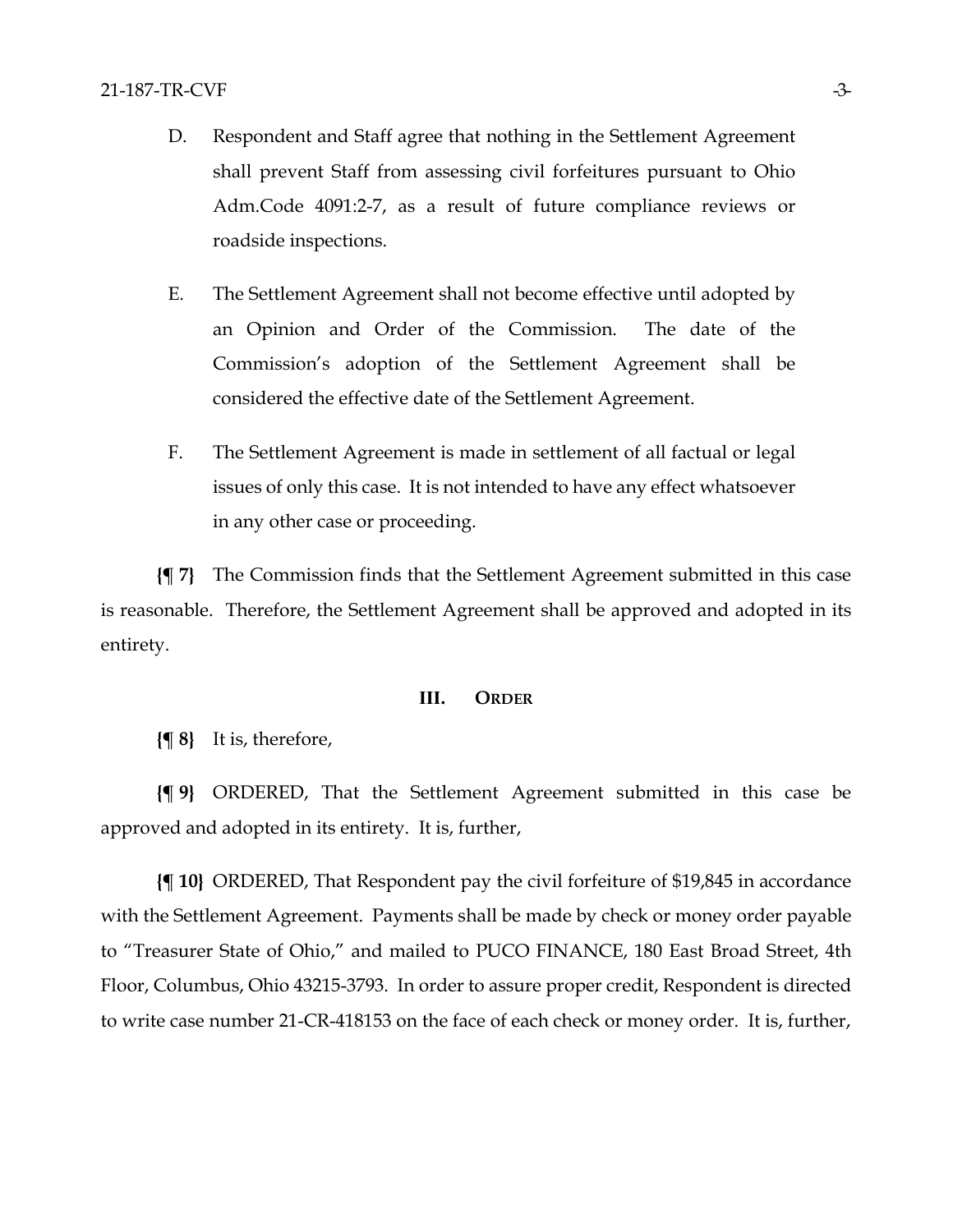**{¶ 11}** ORDERED, That a copy of this Finding and Order be served upon Respondent and all other interested parties of record.

## **COMMISSIONERS:**

# *Approving:*

M. Beth Trombold Lawrence K. Friedeman Daniel R. Conway Dennis P. Deters

JMD/mef